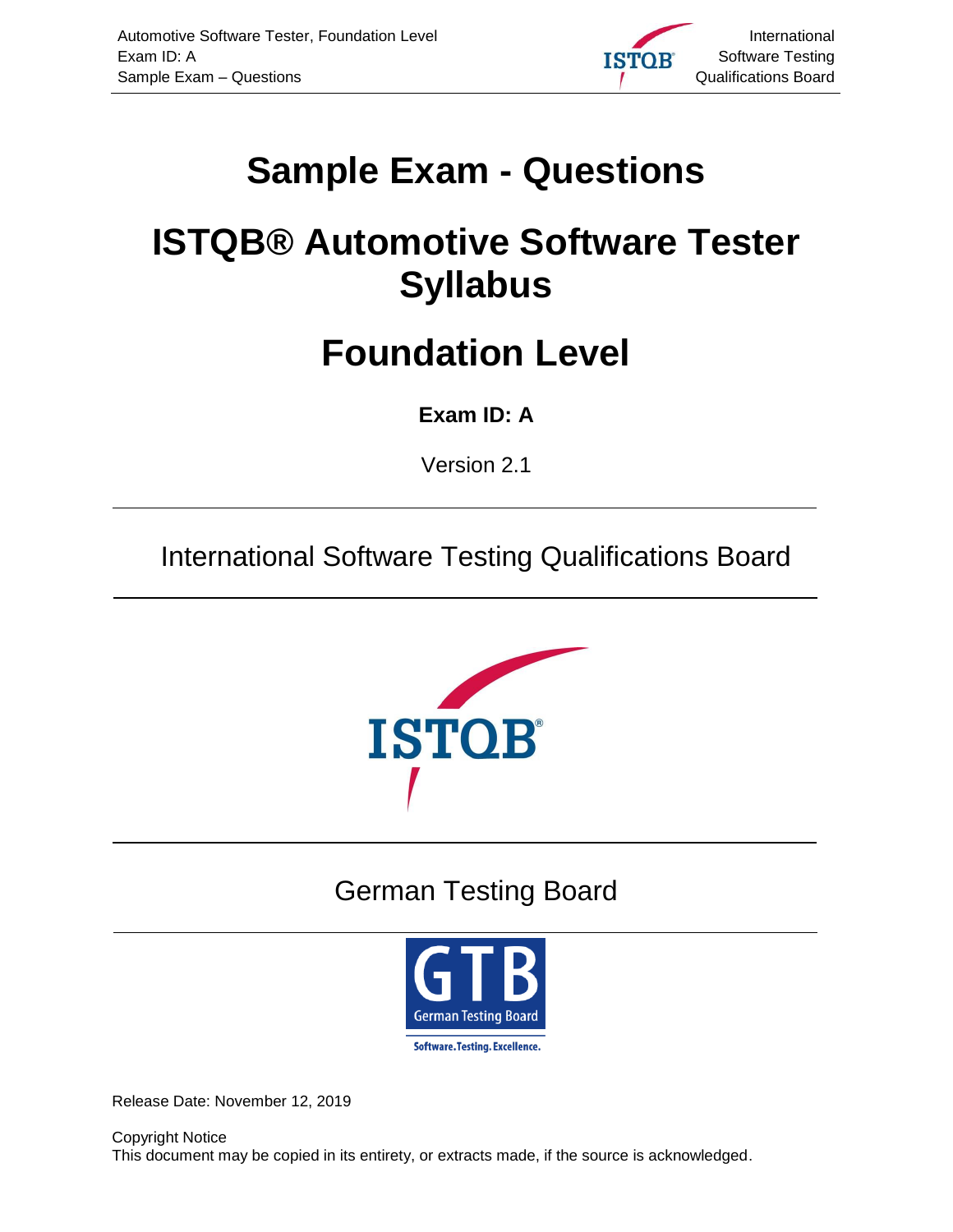

# <span id="page-1-0"></span>**Legal**

Copyright © 2019 International Software Testing Qualifications Board (hereinafter called ISTQB®). All rights reserved.

The authors transfer the copyright to the International Software Testing Qualifications Board (hereinafter called ISTQB®). The authors (as current copyright holders) and ISTQB® (as the future copyright holder) have agreed to the following condition of use: Any ISTQB® Member Board may translate this document.

Exam Working Group 2019

#### <span id="page-1-1"></span>Document Responsibility

The ISTQB® Examination Working Group is responsible for this document.

# <span id="page-1-2"></span>**Acknowledgements**

This document was produced by a core team from the International Software Testing Qualifications Board Examination Working Group and German Testing Board

The core team thanks the Examination Working Group review team, the Syllabus Working Group and the National Boards for their suggestions and input.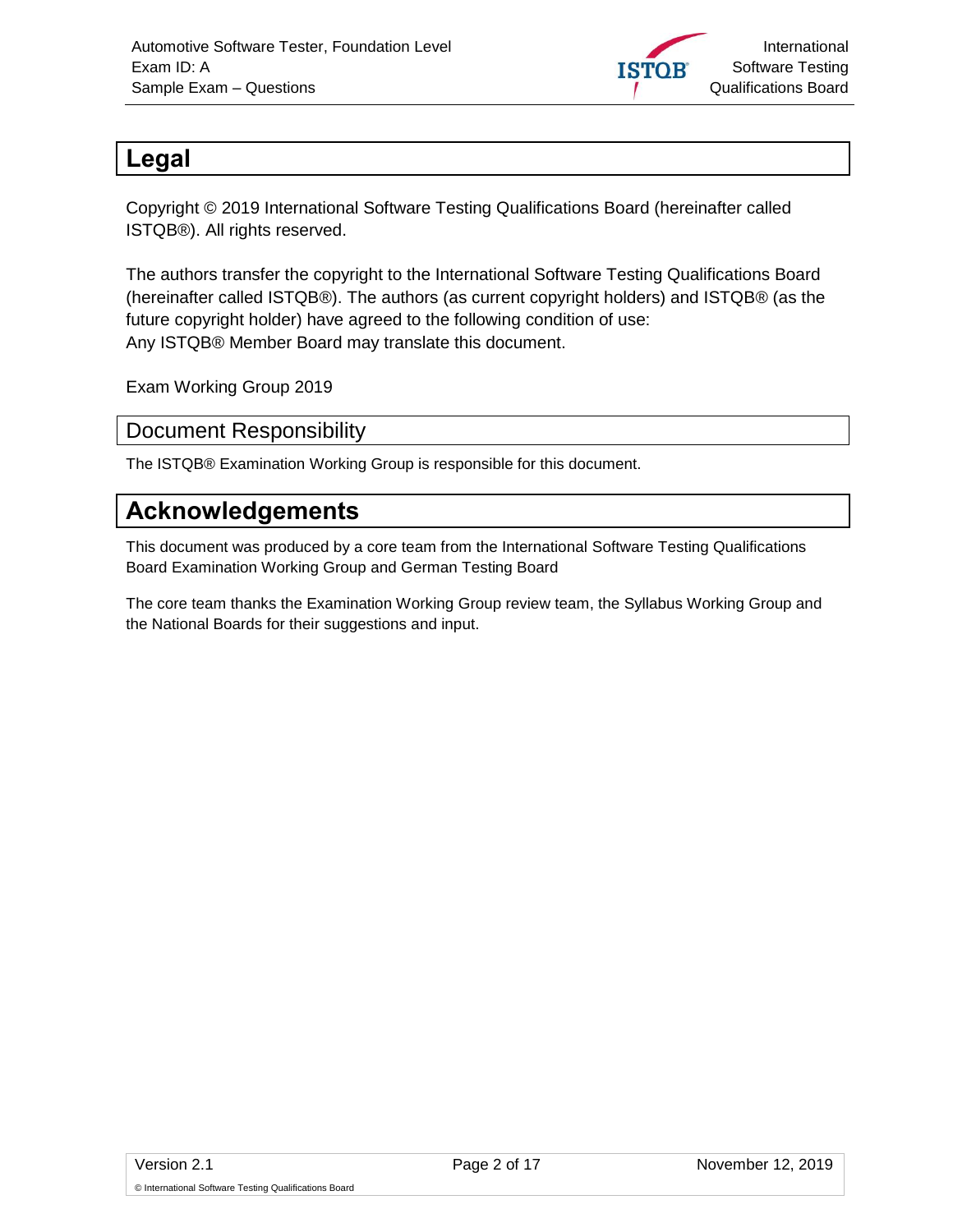

# <span id="page-2-0"></span>**Revision History**

| Sample Exam – Questions Layout Template used |                   |                                          | Version 1.5 Date: June 13, 2019 |  |  |
|----------------------------------------------|-------------------|------------------------------------------|---------------------------------|--|--|
|                                              |                   |                                          |                                 |  |  |
| <b>Version</b>                               | Date              | Remarks                                  |                                 |  |  |
| 1.0                                          | 2015              | First edition                            |                                 |  |  |
| 2.0                                          | July 4, 2018      | Updated in connection with ISTQB release |                                 |  |  |
| 2.1                                          | November 12, 2019 | Layout update                            |                                 |  |  |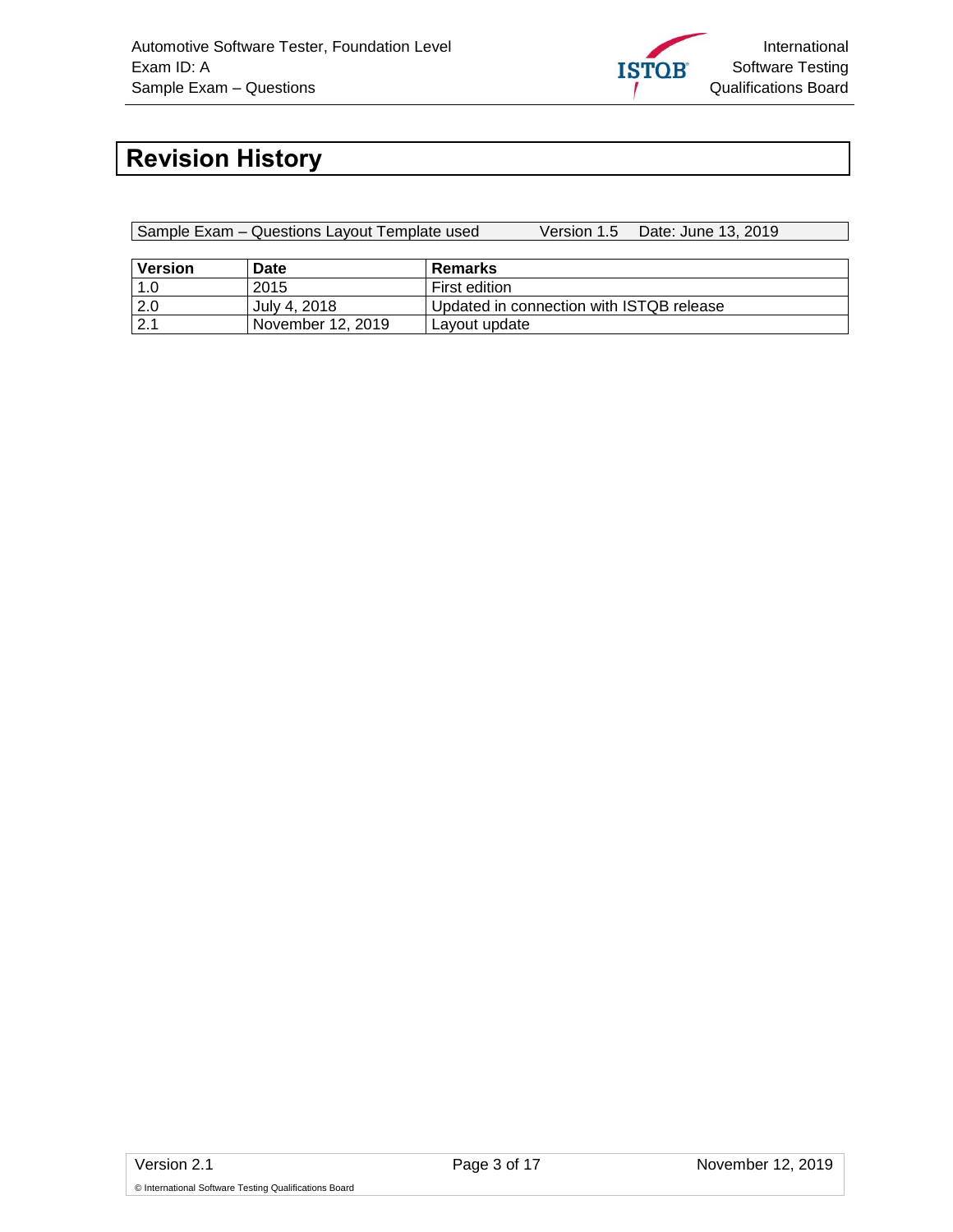

# **Table of Contents**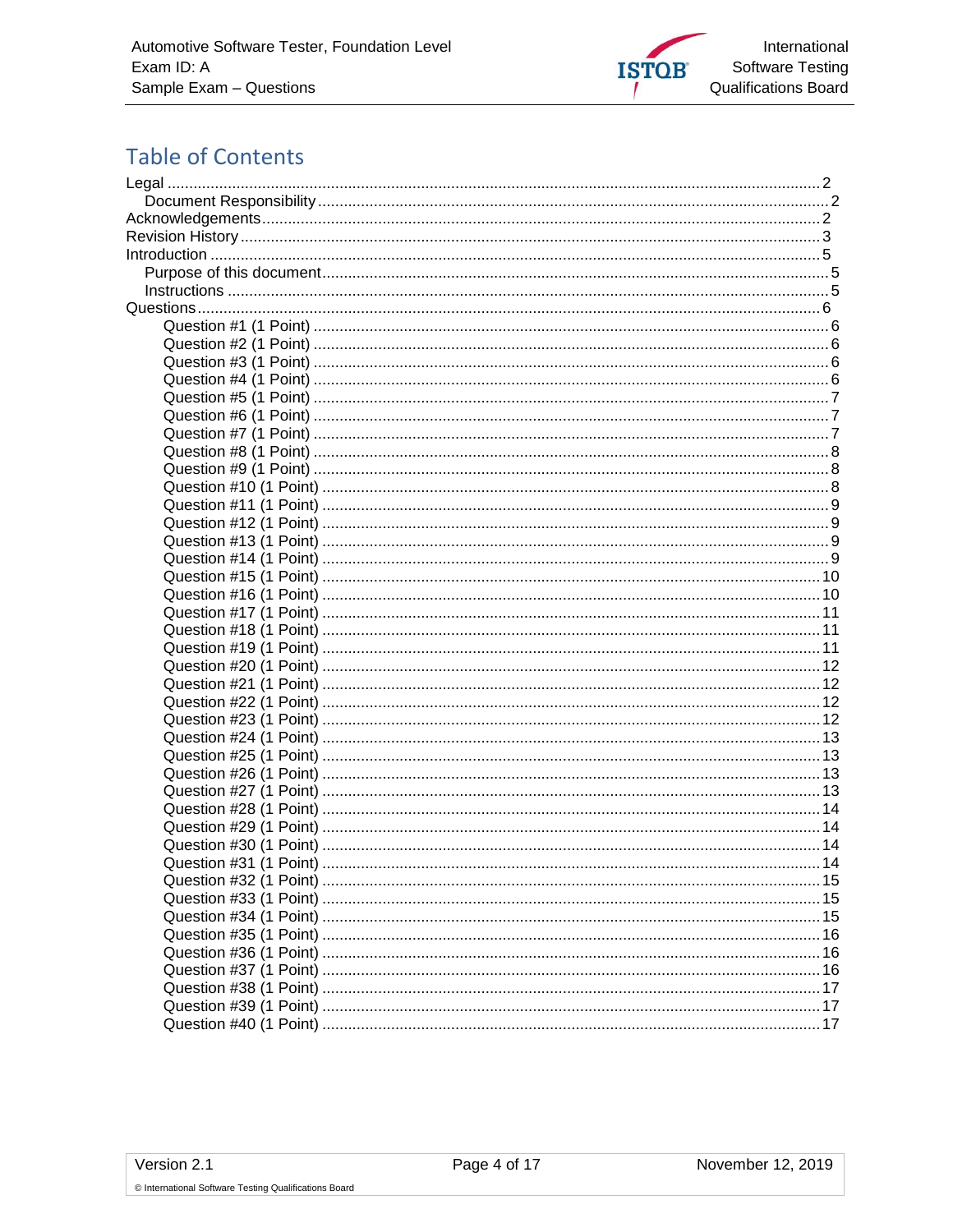

# <span id="page-4-0"></span>**Introduction**

#### <span id="page-4-1"></span>Purpose of this document

The sample questions and answers and associated justifications in this sample exam set have been created by a team of Subject Matter Experts and experienced question writers with the aim of assisting ISTQB® Member Boards and Exam Boards in their question writing activities.

These questions cannot be used as-is in any official examination, but they should serve as guidance for question writers. Given the wide variety of formats and subjects, these sample questions should offer many ideas for the individual Member Boards on how to create good questions and appropriate answer sets for their examinations.

#### <span id="page-4-2"></span>Instructions

The question set is organized in the following way:

- Question including any scenario followed by the question stem
- Answer Set
- Answers, including justification are contained in a separate document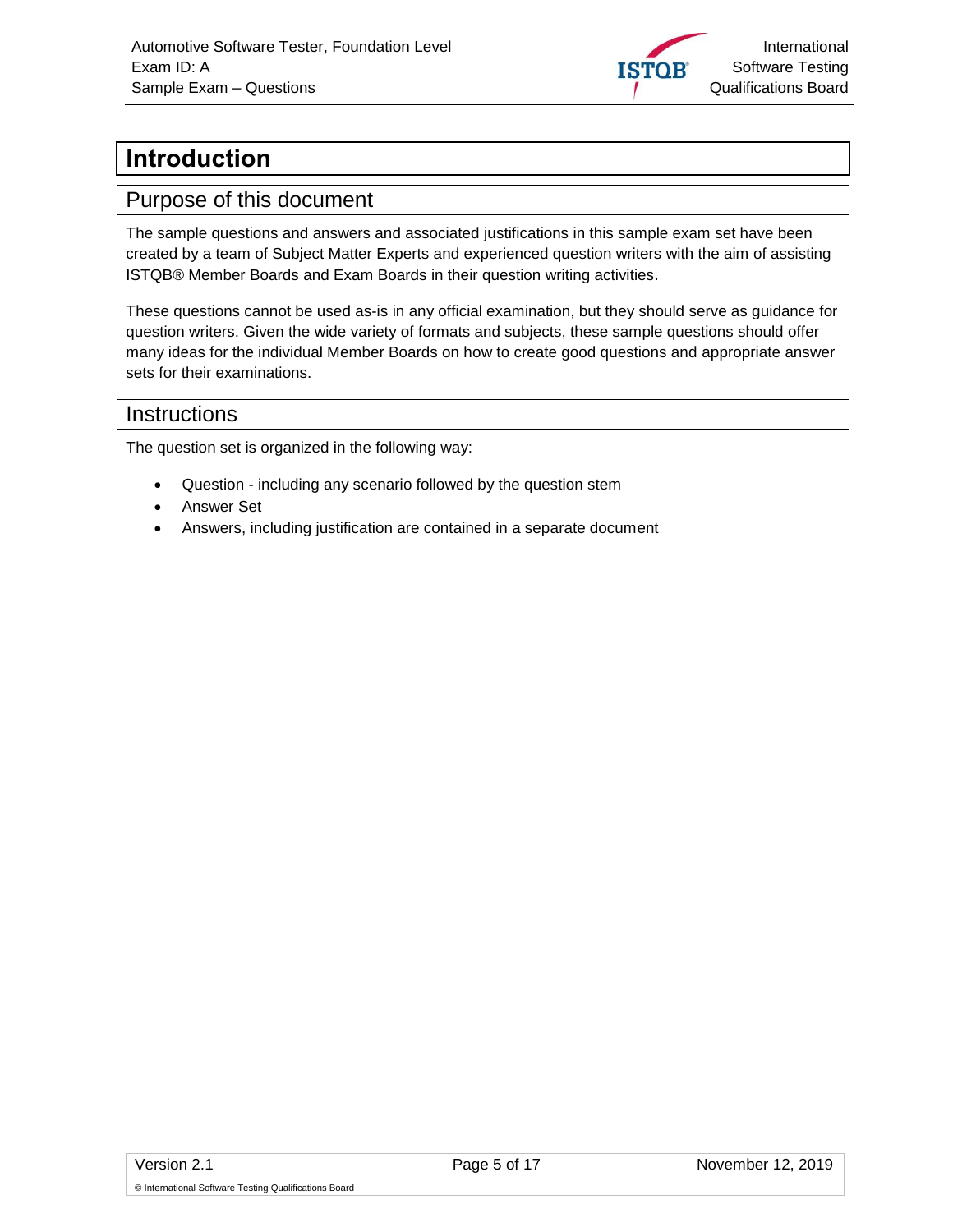

# <span id="page-5-0"></span>**Questions**

#### <span id="page-5-1"></span>**Question #1 (1 Point)**

What are the six stages in the system product life cycle according to ISO/IEC 24748?

- a) Concept, Development, Acceptance, Utilization, Support, Retirement
- b) Concept, Development, Production, Release, Support, Retirement
- c) Concept, Implementation, Production, Utilization, Support, Retirement
- d) Concept, Development, Production, Utilization, Support, Retirement

Select ONE option.

#### <span id="page-5-2"></span>**Question #2 (1 Point)**

Which of the following statements is TRUE?

- e) The release recommendation of the Certified Automotive Software Tester does NOT have any influence on the release
- a) The release provisions of the test object do NOT have any influence on the work of the Certified Automotive Software Tester
- b) The release recommendation of the Certified Automotive Software Tester does NOT have any influence on the level of maturity of the corresponding software
- c) The release recommendation does NOT have any influence on the scope of delivery

Select ONE option.

# <span id="page-5-3"></span>**Question #3 (1 Point)**

With which of the measures listed below can the objectives of an increasingly complex software development project be best achieved in the short run?

- a) By insourcing an outsourced projects
- b) By using effective methods and processes
- c) By ensuring efficient qualification of employees
- d) By outsourcing of complex projects

Select ONE option.

# <span id="page-5-4"></span>**Question #4 (1 Point)**

Which Automotive SPICE process is particularly important from the point of view of an employee in the role of a Certified Automotive Software Tester?

- a) System requirements analysis
- b) Configuration management
- c) Software qualification test
- d) Project management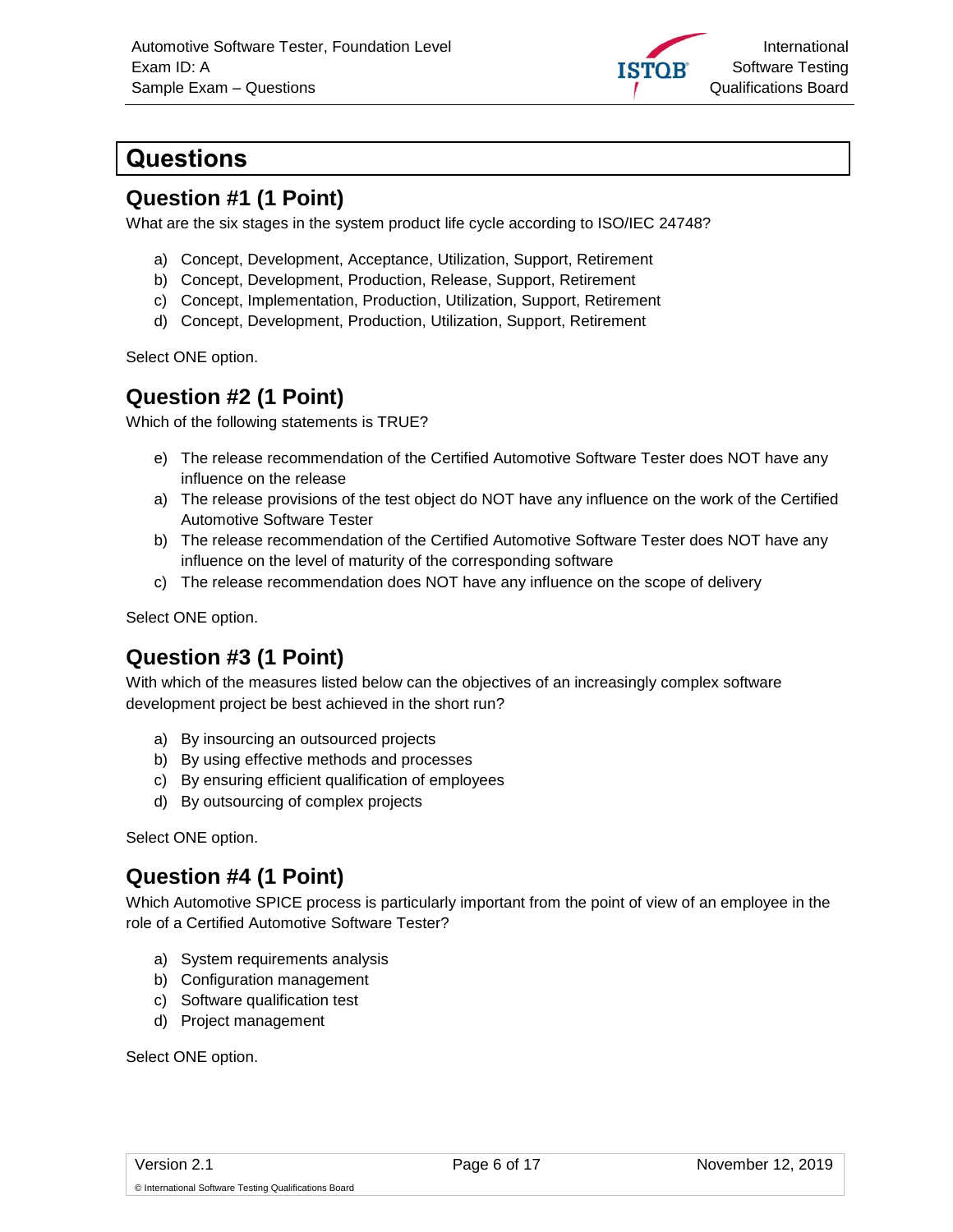

# <span id="page-6-0"></span>**Question #5 (1 Point)**

Which of the following is a dimension defined in Automotive SPICE?

- a) Process dimension
- b) Time dimension
- c) Resource dimension
- a) Objective dimension

Select ONE option.

# <span id="page-6-1"></span>**Question #6 (1 Point)**

According to Automotive SPICE® 3.x, which Software Test Qualification Process Capability Level is characterized by a combination of the following statements?

Work products have been reviewed, established and have been re-leased.

AND

Process activities are planned towards objectives, monitored and adjusted.

AND

Requirements for work products are defined.

- a) Capability level 0
- b) Capability level 1
- c) Capability level 2
- d) Capability level 3

Select ONE option.

#### <span id="page-6-2"></span>**Question #7 (1 Point)**

Imagine you are participating in an Automotive SPICE® – Assessment in your role as integration tester and you are receiving the information that your process has been assessed as "L," using the process at-tribute PA 1.1.

Which ONE of the following options is correct?

- a) "L" not fulfilled
- b) "L" partly fulfilled
- c) "L" largely fulfilled
- d) "L" fully fulfilled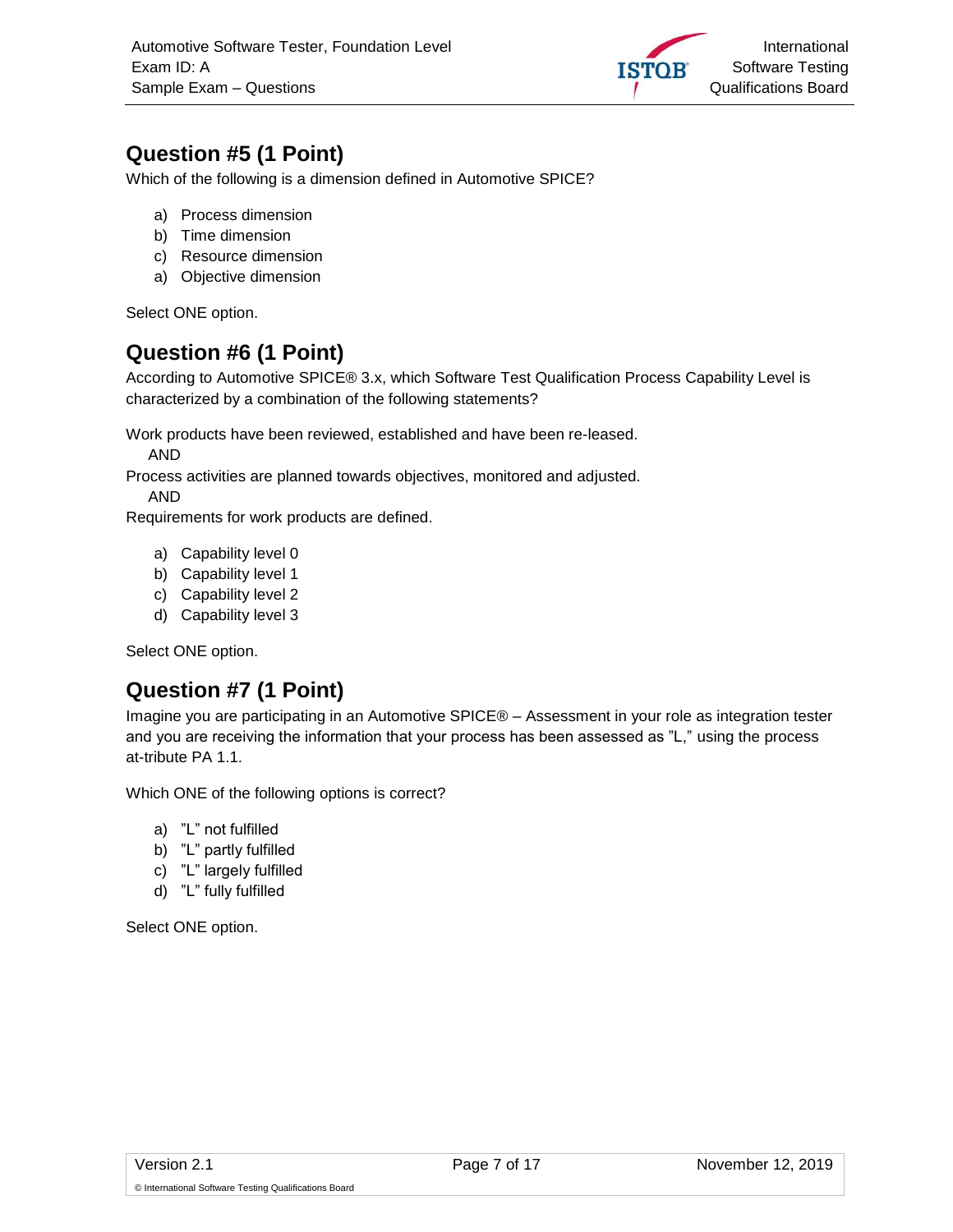

# <span id="page-7-0"></span>**Question #8 (1 Point)**

Which of the following statements about regression test strategy is TRUE, according to Automotive SPICE®?

- a) The regression test strategy defines the test stage specific test environments and which tests are to be executed in which test environments
- b) The regression test strategy defines the selection of appropriate test cases for regression testing, including a set of test cases selected as a basis set to be executed
- c) The regression test strategy typically defines the cross-test stage procedure for the selection of regression tests
- d) The regression test strategy is an abstract description of the planned test levels and how to proceed within those test stages. It is valid for one organization or one program, for one or more projects

Select ONE option.

#### <span id="page-7-1"></span>**Question #9 (1 Point)**

Which traceability requirements are referenced in Automotive SPICE® 3.x?

- a) Traceability of the testers' working hours to the executed test cases
- b) Traceability of the specified test cases to the test results
- c) Traceability of interface description to the specified maintainability tests
- d) Traceability of the customer requirements to the specified integration tests

Select ONE option.

# <span id="page-7-2"></span>**Question #10 (1 Point)**

You are the test manager for a tier-1-supplier and you are responsible for defining the component verification strategy and criteria according to Automotive SPICE® (SWE.4). The components to be verified are safety relevant ones (up to ASIL-B) as well as non-safety relevant components.

According to the process requirements of the OEM, the supplier should confirm MISRA-compliance and comply with the guidelines for functional safety.

Which of the following measures is INAPPLICABLE as part of a suit-able verification strategy?

- a) Dynamic Black-Box tests of the components with the objective of achieving 100% requirements coverage for the safety relevant components
- b) Tool-supported measuring of the condition coverage of the tested components, to ensure 100% plausibility of the test results
- c) Tool-supported static analysis to achieve MISRA compliance of the source code of the components
- d) Code reviews to check the understandability and correctness of comments in the source code of the components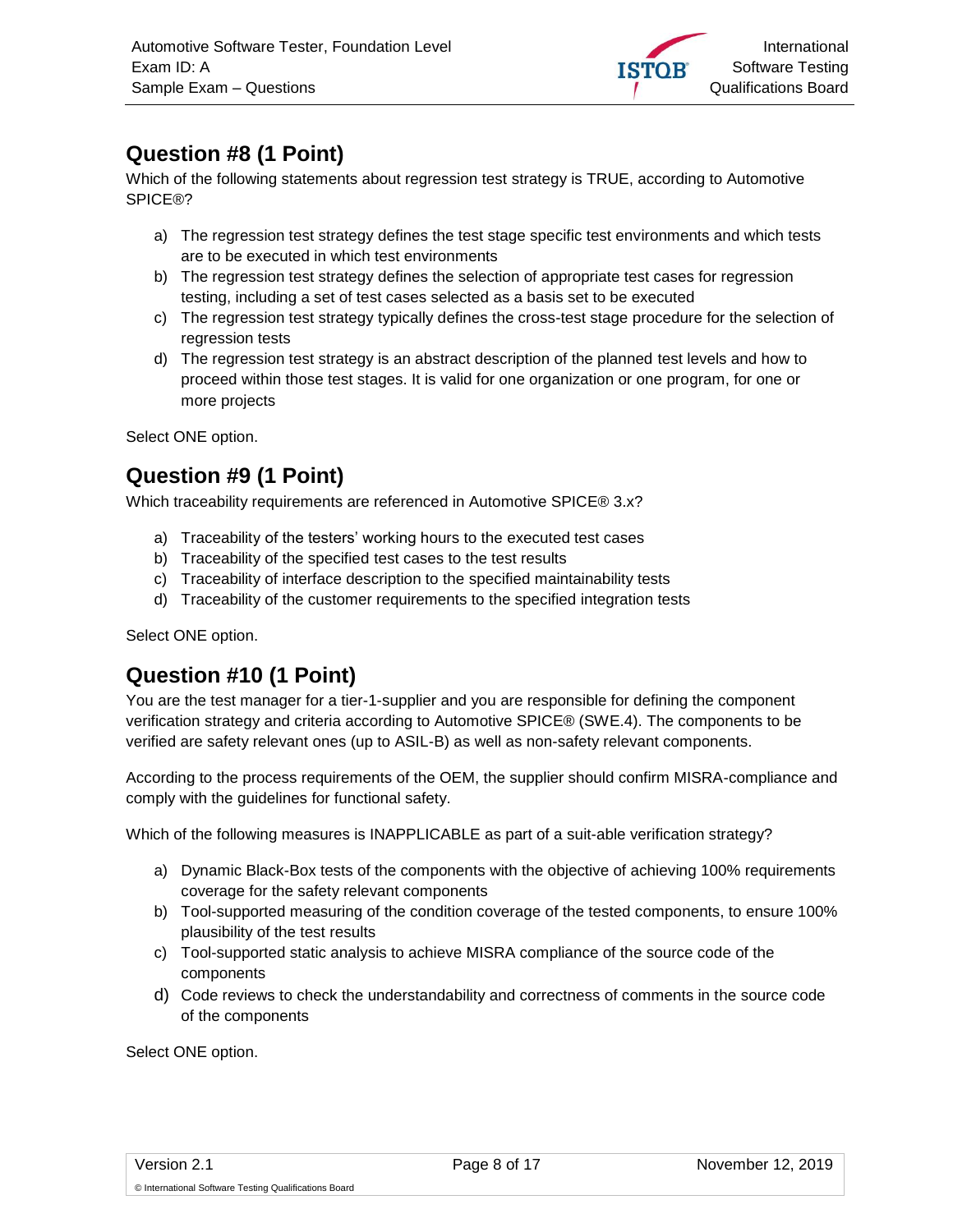

# <span id="page-8-0"></span>**Question #11 (1 Point)**

Which statement BEST describes the contribution of an Automotive Software tester to the safety culture?

- a) The tester ensures that all project team members contribute to the safety culture
- b) The tester checks if all processes required for functional safety activities are implemented
- c) The tester contributes to the development phases of the safety lifecycle
- d) The tester carries out all activities that are related to functional safety

Select ONE option.

#### <span id="page-8-1"></span>**Question #12 (1 Point)**

Which of the following statements regarding ASIL is TRUE?

- a) The ASIL of a hazard is the result of the hazard analysis and risk assessment
- b) ASIL A represents the highest criticality, ASIL D the lowest one
- c) An ASIL is assigned to all hazards classified
- d) ASIL stands for "Automotive Security Integrity Level"

Select ONE option.

#### <span id="page-8-2"></span>**Question #13 (1 Point)**

Which two volumes of ISO 26262 are the MOST IMPORTANT ones for the Automotive Software tester?

- a) Volume 4 (Product development at the system level), volume 6 (Product development at the software level)
- b) Volume 3 (Concept phase) and volume 6 (Product development at the soft-ware level)
- c) Volume 2 (Management of functional safety) and volume 6 (Product development at the software level)
- d) Volume 5 (Product development at the hardware level) and volume 6 (Product development at the software level)

Select ONE option.

# <span id="page-8-3"></span>**Question #14 (1 Point)**

Which of the following statements regarding safety aspects is TRUE?

- a) For the development of automotive E/E systems, ISO 26262 describes requirements to ensure functional safety
- b) Functional safety and cybersecurity of automotive E/E systems contradict each other
- c) Functional safety of an automotive E/E system can be assumed if unreasonable risks for people can be avoided during the normal operation of this system
- d) For the development of automotive E/E Systems, ISO 26262 describes the requirements to ensure cybersecurity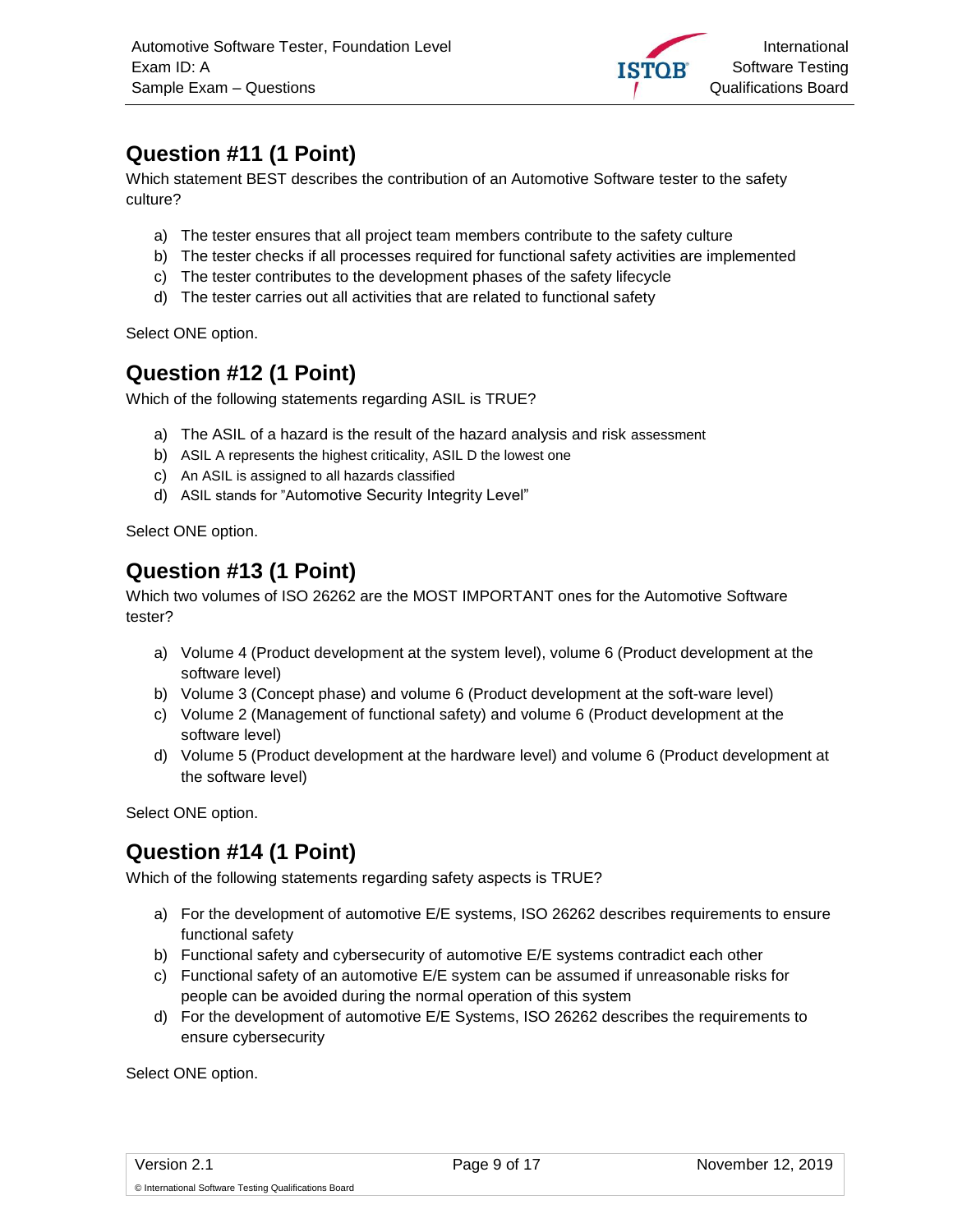

# <span id="page-9-0"></span>**Question #15 (1 Point)**

Which of the following statements BEST describes the contribution of an Automotive Software tester in the safety lifecycle?

- a) The tester executes tests related to functional safety primarily during the product development phase
- b) The tester executes tests related to functional safety primarily during the concept phase
- c) The tester executes tests related to functional safety to the same extent in all phases of the safety lifecycle
- d) The tester executes tests related to functional safety primarily during the post-release phase, while in production

Select ONE option.

#### <span id="page-9-1"></span>**Question #16 (1 Point)**

ISO 26262 recommends the use of specific test design techniques and test types depending on the Automotive Safety Integrity Level (ASIL).

Which statement is TRUE?

- a) For safety requirements with a higher ASIL, more extensive testing must be done in comparison to safety requirements with a lower ASIL, as the number of recommended test design techniques and test types is higher
- b) For safety requirements with a higher ASIL, more extensive testing must be done in comparison to safety requirements with a lower ASIL, as the recommended test design techniques and test types lead to more test cases
- c) For safety requirements with a higher ASIL, a more extensive testing in comparison to safety requirements with a lower ASIL often occurs, as the number of recommended test design techniques and test types doubles with each ASIL
- d) For safety requirements with a higher ASIL, more extensive testing in comparison to safety requirements with a lower ASIL often occurs, as the recommended test design techniques and test types lead to more test cases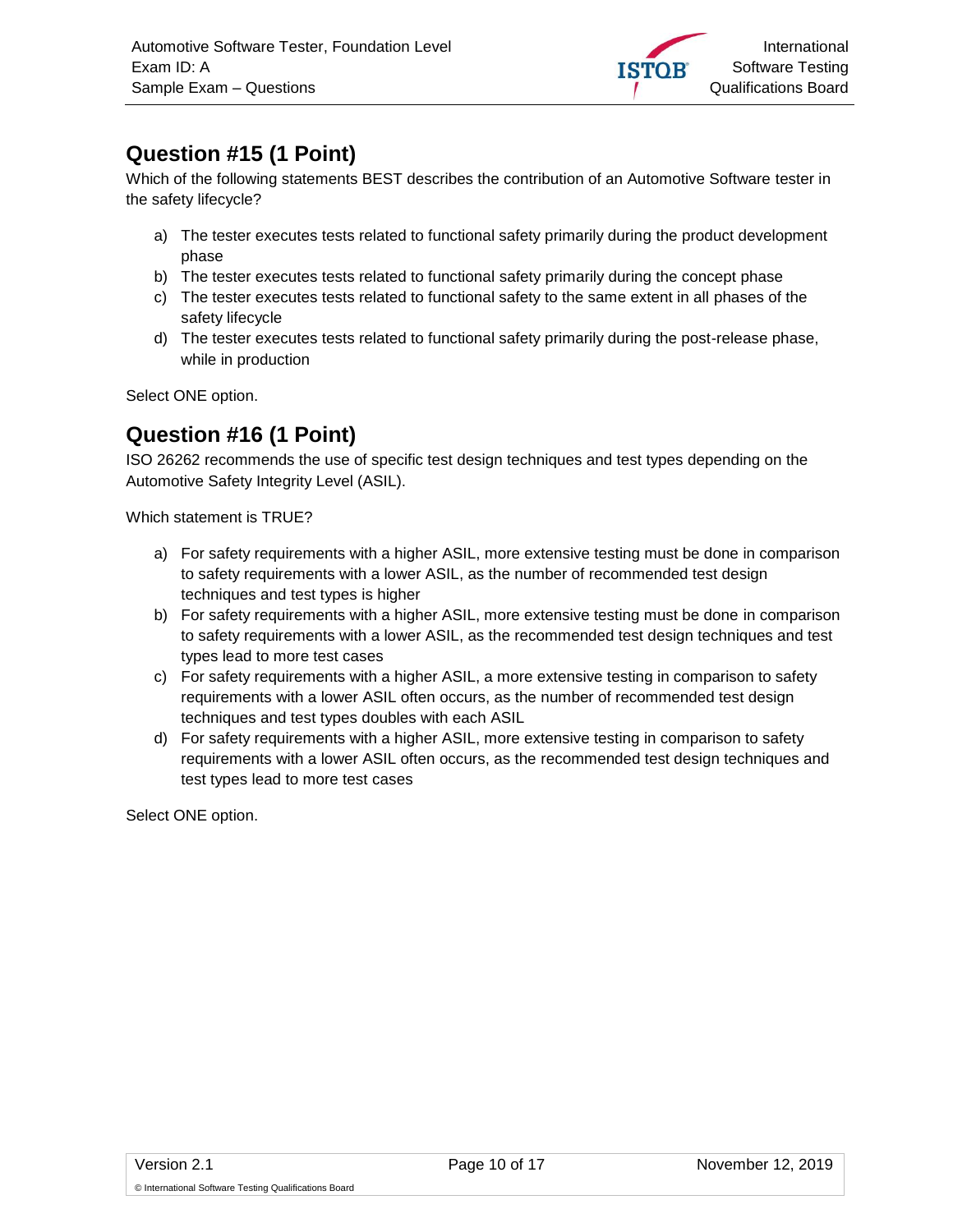

# <span id="page-10-0"></span>**Question #17 (1 Point)**

The following table shows an ISO 26262 methods table regarding code coverage metrics.

| <b>Methods</b> |                                              | ASIL |   |  |             |  |
|----------------|----------------------------------------------|------|---|--|-------------|--|
|                |                                              | А    | В |  |             |  |
| 1a             | Statement coverage                           |      |   |  |             |  |
| 1 <sub>b</sub> | Branch coverage                              |      |   |  | $^{\rm ++}$ |  |
| 1 <sub>c</sub> | Modified condition decision coverage (MC/DC) |      |   |  |             |  |

Which of the following decisions documented in the test plan is consistent with the above methods table?

- a) For ASIL A, branch coverage is used and statement coverage is not used, as 100% branch coverage implies 100% statement coverage
- b) For ASIL B, statement coverage is used and branch coverage is not used, as it is positioned at a higher position in the table and is therefore more important
- c) For ASIL D, MC/DC coverage is used as it is the only possible option
- d) For ASIL B, statement coverage is used and branch coverage is not used, as 100% statement coverage implies 100% branch coverage

Select ONE option.

#### <span id="page-10-1"></span>**Question #18 (1 Point)**

Which of the following statements regarding AUTOSAR is TRUE?

- a) AUTOSAR defines a closed architecture, which can only be used by the companies, who are members of the AUTOSAR consortium
- b) AUTOSAR is not compliant to international standards
- c) AUTOSAR supports only AUTOSAR-control units
- d) AUTOSAR standardizes the basic functionality of the software of automotive control devices

Select ONE option.

#### <span id="page-10-2"></span>**Question #19 (1 Point)**

Which of the following statements regarding AUTOSAR is TRUE?

- a) The integration test of the AUTOSAR software in a virtual test environment cannot be implemented, as real hardware is necessary
- b) The RTE is a suitable test interface for the system test of the software
- c) The AUTOSAR acceptance test must be performed to prove the AUTOSAR conformity of the software
- d) AUTOSAR-specific tests are limited to the software of a single control device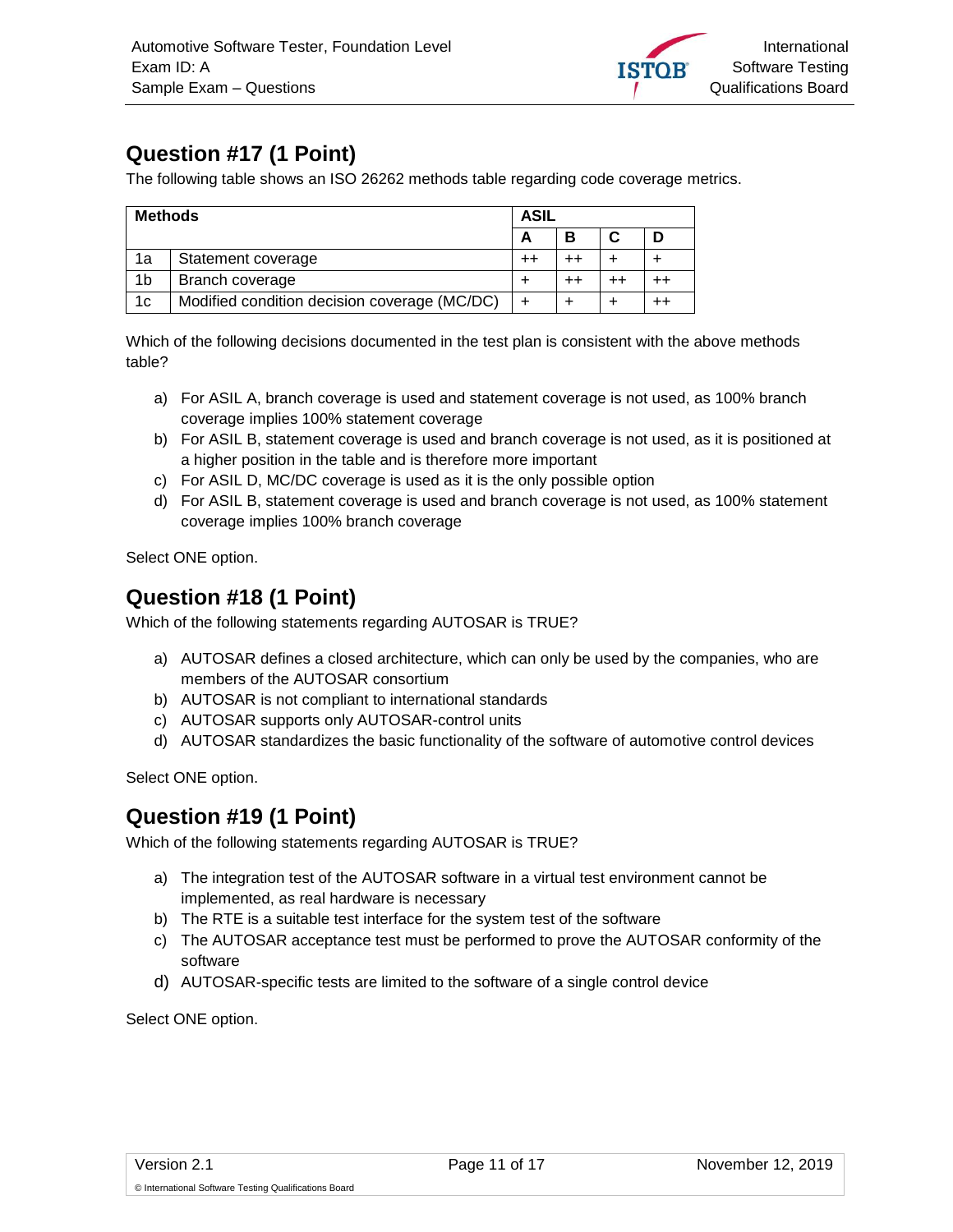

# <span id="page-11-0"></span>**Question #20 (1 Point)**

Which of the following statements regarding the objectives of Automotive SPICE® and the ISO 26262 is NOT TRUE?

- a) Automotive SPICE® has the objective of rating the capability of the development processes of the sub-contractors by using assessments
- b) ISO 26262 has the objective of rating the capability of the development processes of the supplier by using assessments
- c) ISO 26262 has the objective of avoiding risks from systematic errors during development by specifying suitable requirements and processes
- d) ISO 26262 has the objective of defining requirements for the processes and methods to be used by the tester in the development of E/E-Systems

Select ONE option.

# <span id="page-11-1"></span>**Question #21 (1 Point)**

Which of the following statements is TRUE?

- a) Automotive SPICE® defines the test techniques to be used for each test level
- b) ISTQB defines the test techniques to be used depending on the test levels
- c) ISO 26262 and Automotive SPICE® define method tables for all mentioned test levels
- d) Depending on the ASIL, the method tables of the ISO 26262 recommend test techniques that shall be used

Select ONE option.

# <span id="page-11-2"></span>**Question #22 (1 Point)**

Which items are part of an automotive specific test environment?

- a) Control computer, simulation software, data logger
- b) Real-time capable computer, network accesses, report database
- c) Measuring devices, specification documents, laboratory
- d) Data management tool, operating system, environment model

Select ONE option.

# <span id="page-11-3"></span>**Question #23 (1 Point)**

Which interfaces are used to collect and distribute information in an electronic control unit (ECU)?

- a) Environment model, bus system and diagnosis interface
- b) Analogue and digital inputs, watchdog and internal data memory
- c) Analogue and digital inputs, supply voltage and diagnosis interface
- d) Analogue and digital inputs, bus system and diagnosis interface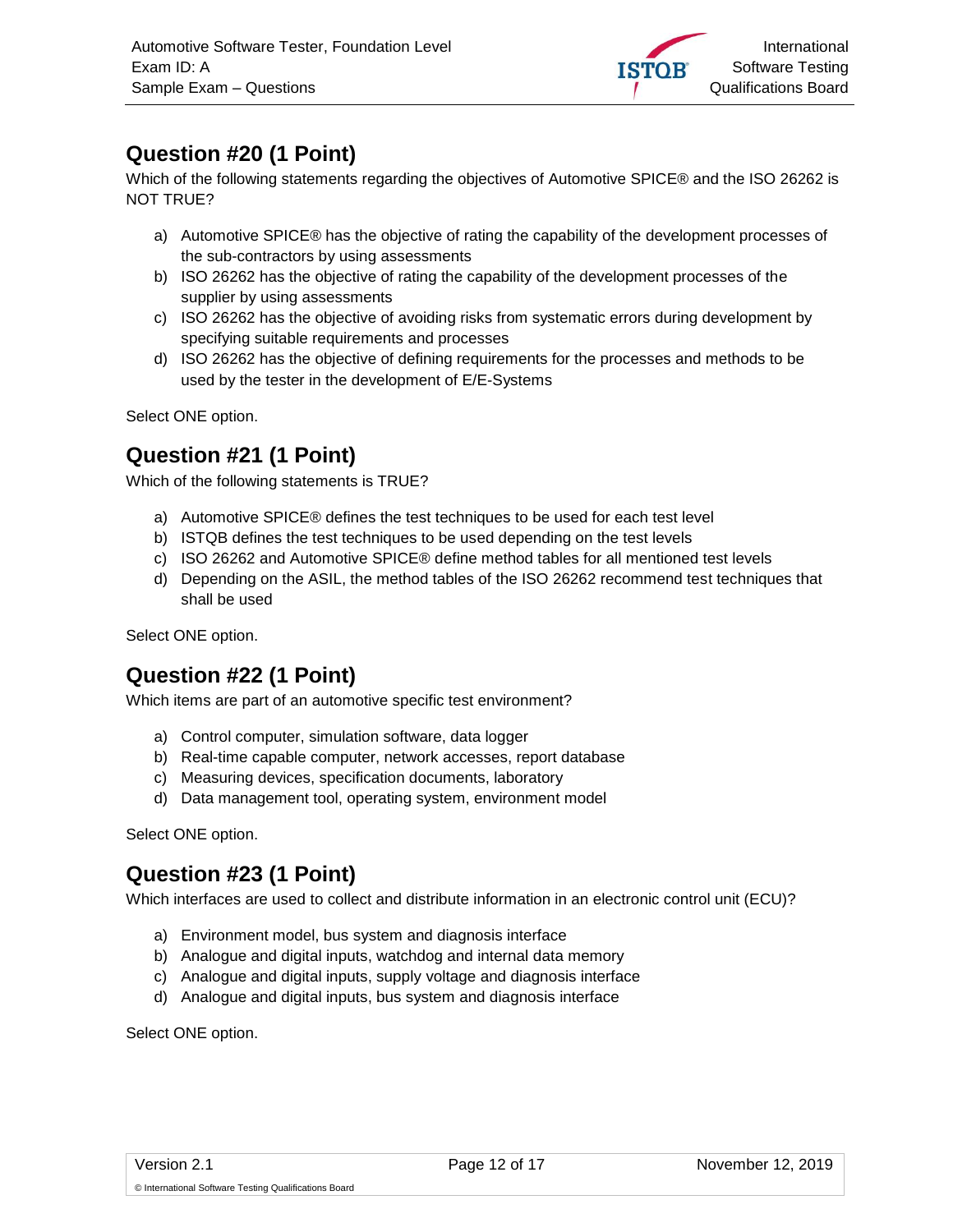

# <span id="page-12-0"></span>**Question #24 (1 Point)**

Which of the statements is true?

- a) In a closed-loop-system, the output signals of the test object are directly linked to the inputs of the test object
- b) In a closed-loop-system, the output signals of the test object are linked to the inputs of the test object via an environment model
- c) In an open-loop-system, the output signals of the test object are directly linked to the inputs of the test object
- d) In an open-loop-system, the output signals of the test object are linked to the inputs of the test object via an environment model

Select ONE option.

#### <span id="page-12-1"></span>**Question #25 (1 Point)**

Which of the following statements is NOT true?

- a) In the Model-in-the-Loop (MiL) test environment, the test object is readable for humans
- b) In the Model-in-the-Loop (MiL) test environment, the test object exists as a model
- c) In the Model-in-the-Loop (MiL) test environment, additional hardware is necessary
- d) A Model-in-the-Loop (MiL) test environment is used early in the development process

Select ONE option.

#### <span id="page-12-2"></span>**Question #26 (1 Point)**

Which of the following statements is NOT true?

- a) In the Software-in-the-Loop (SiL) test environment, additional hardware is necessary
- b) In the Software-in-the-Loop (SiL) test environment, the test object exists as compiled object code
- c) In the Software-in-the-Loop (SiL) test environment, a wrapper is necessary to stimulate and observe inputs and outputs
- d) In the Software-in-the-Loop (SiL) test environment, the number of access points is limited by the wrapper

Select ONE option.

#### <span id="page-12-3"></span>**Question #27 (1 Point)**

Which tests are typically performed in a Software-in-the-Loop (SiL) test environment?

- a) Tests of the response time for diagnosis requests
- b) Tests for electromagnetic compatibility
- c) Performance tests of the target hardware
- d) Interface and integration tests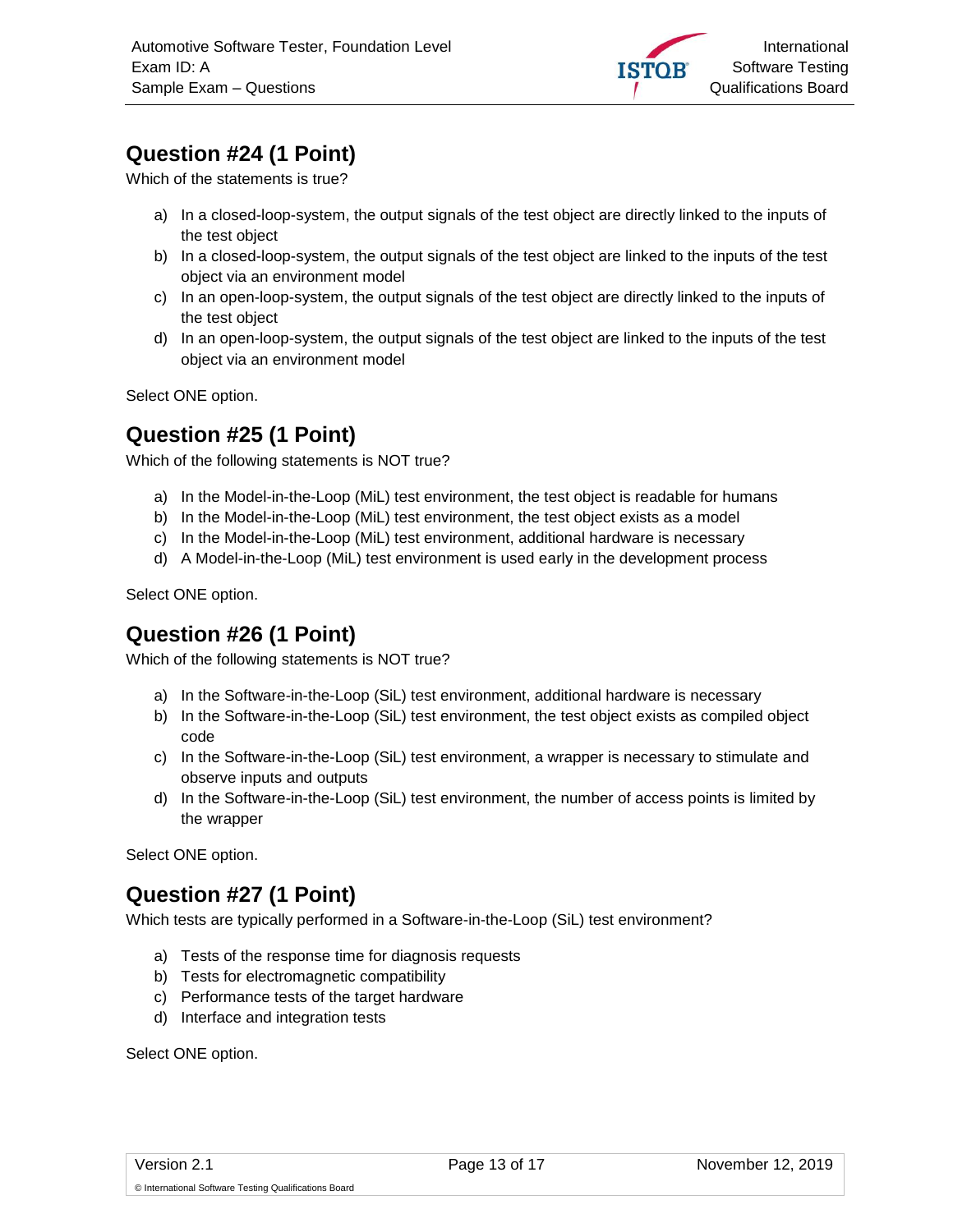

# <span id="page-13-0"></span>**Question #28 (1 Point)**

Which three items are all parts of a Hardware-in-the-Loop (HiL) test environment?

- a) Test case generator, rest bus simulation, power supply
- b) Breakout box, software compiler, real parts
- c) Power supply, real-time capable computer, electric error simulation
- d) Electric error simulation, signal processing, processor simulation

Select ONE option.

#### <span id="page-13-1"></span>**Question #29 (1 Point)**

Which statement regarding the test environment is true?

- a) For integration tests is only the Hardware-in-the-Loop (HiL) test environment suitable
- b) For component tests a Model-in-the-Loop (MiL) test environment and Soft-ware-in-the-Loop (SiL) test environment are both suitable
- c) For system tests, a Model-in-the-Loop (MiL) and Hardware-in-the-Loop (HiL) test environments are both suitable.
- d) Any XiL test environment can be used on every test level

Select ONE option.

#### <span id="page-13-2"></span>**Question #30 (1 Point)**

Which statement regarding a Model-in-the-Loop (MiL) test environment is most likely TRUE?

- a) The test execution duration of the simulation depends on the complexity of the model and the computing power of the test system
- b) Access to bus and diagnosis interfaces are implemented in the environment
- c) The environment model provides extensive implementations of physical processes (like for example electromagnetic compatibility or cable breaks)
- d) The simulation of the Model-in-the-Loop (MiL) test environment can only be started and stopped. Pausing the simulation is not possible

Select ONE option.

#### <span id="page-13-3"></span>**Question #31 (1 Point)**

Which test is typically performed at a Component Hardware-in-the-Loop (HiL) test environment?

- a) Test of the overall system requirements for the vehicle
- b) Test of the driving behavior of the chassis
- c) Test of the electronic control unit functions for correct behavior
- d) Test of the data exchange between the electronic control units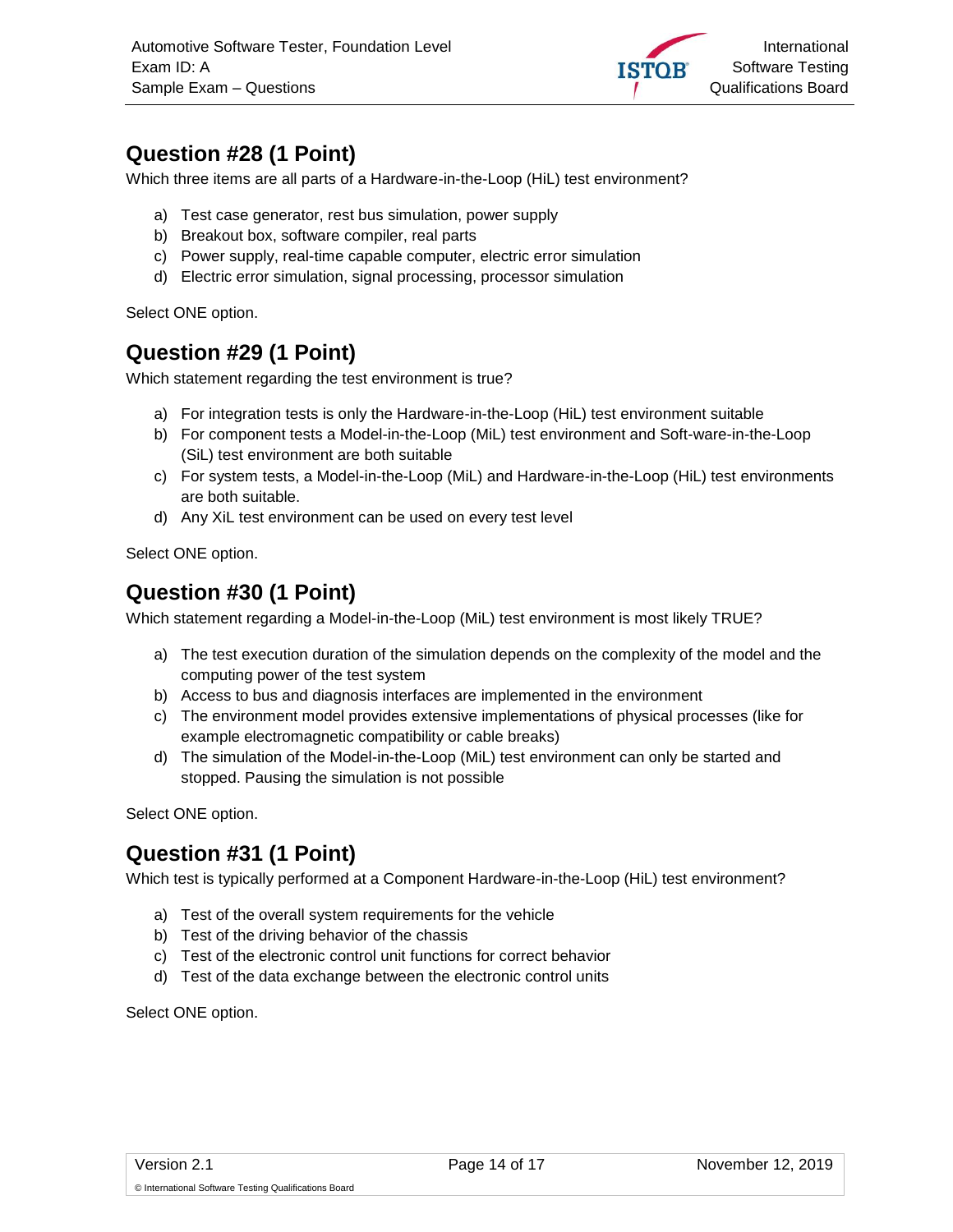

# <span id="page-14-0"></span>**Question #32 (1 Point)**

Which statement is TRUE?

- a) The cost of a detected error in the test object is highest if the error is found in the Model-in-the-Loop (MiL) test environment
- b) A Hardware-in-the-Loop (HiL) test environment is a more realistic test environment than a Software-in-the-Loop (SiL) test environment
- c) The amount of effort for design, commissioning and maintenance of a Hardware-in-the-Loop (HiL) test environment is lower than a Software-in-the-Loop (SiL) test environment
- d) Hardware components are tested in a Software-in-the-Loop (SiL) test environment

Select ONE option.

# <span id="page-14-1"></span>**Question #33 (1 Point)**

You are a member of a test team and you are to test the software code of an electronic control unit. The electronic control unit has been pro-vided as a model and as a development board by the development team, as no electronic control unit hardware is available yet. The test is supposed to ensure the mechanisms for error detection and error handling in the electronic control unit work properly.

Which test environment is to be preferred in this situation given the test types?

- a) A Hardware-in-the-Loop (HiL) test environment, as errors for the test of the error handling can only be simulated in this test environment
- b) A Software-in-the-Loop (SiL) test environment, as development boards are available and error detection is to be tested
- c) A Model-in-the-Loop (MiL) test environment, as no hardware is available yet and the test object is available as a model
- d) If no electronic control unit hardware is available, the software cannot be tested

Select ONE option.

# <span id="page-14-2"></span>**Question #34 (1 Point)**

Which statement regarding coding standards is TRUE?

- a) A coding standard defines the necessary test practices (e.g. test techniques, test logging)
- b) A coding standard defines the necessary test specification languages (e.g. test automation, test case selection)
- c) A coding standard defines the necessary development practices (e.g. commenting, naming conventions)
- d) A coding standard defines the necessary modelling techniques (e.g. states, state transitions)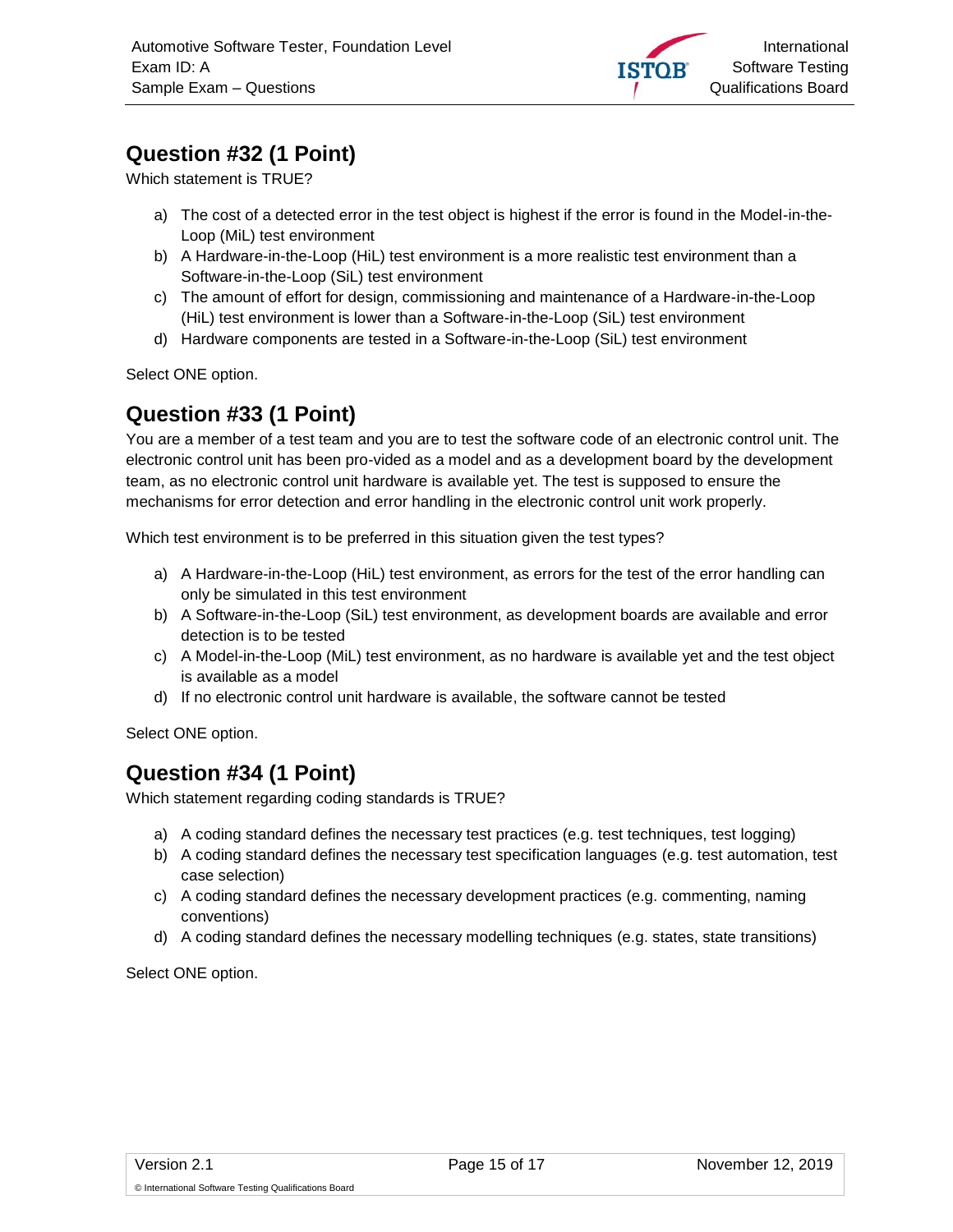

# <span id="page-15-0"></span>**Question #35 (1 Point)**

Which of the following statements regarding MISRA C:2012 is TRUE?

- a) Rules of the category required must not be neglected by the developer, even if he gives a reason
- b) The binding character of guidelines is predefined for every organization
- c) Rules of the category mandatory should avoid typical coding anomalies
- d) MISRA guidelines are fully testable by static analysis tools

Select ONE option.

#### <span id="page-15-1"></span>**Question #36 (1 Point)**

The requirements for a car radio on system level are given below:

- 1) After switching it on, the system shows the message "Welcome" for 3 seconds
- 2) In a switched on state, the radio is in one of the states "active", "passive" or "in maintenance" and in a switched off state the last state is saved
- 3) In a switched on state the radio function is engaged by pressing the button "Radio"
- 4) If the CD function is engaged and no CD is in the drive, the system shows the message "No Disc"

Which of the following statements about the given quality criteria for requirements according to ISO/IEC/IEEE 29148 is TRUE?

- a) Requirement 1 is not verifiable
- b) Requirement 2 is not singular
- c) Requirement 3 is inconsistent
- d) Requirement 4 is not unambiguous

Select ONE option.

#### <span id="page-15-2"></span>**Question #37 (1 Point)**

Which of the following statements regarding requirement based tests is CORRECT?

- a) Requirement based tests are only focused on the coverage of requirements and do not allow the use of intuitive or explorative tests
- b) Requirement based tests have the objective to test the requirements until they are consistent and complete
- c) Requirement based tests have the objective to cover requirements with test cases
- d) Requirement based tests verify the test object independently from the quality of the customer requirements for the fulfilment of customer requests